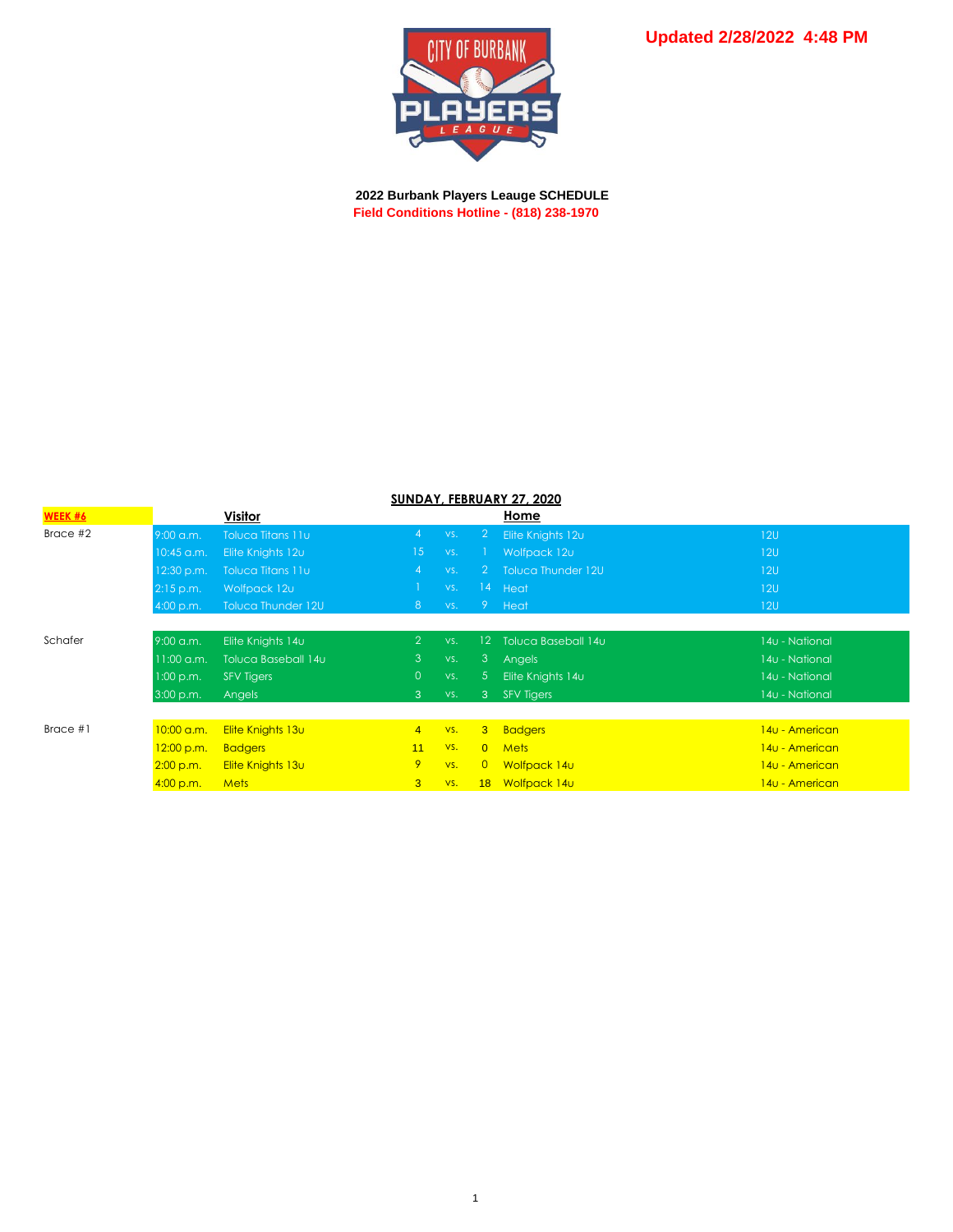

 **2022 Burbank Players Leauge SCHEDULE Field Conditions Hotline - (818) 238-1970**

OF BURBANK

CITY

□

| <b>SUNDAY, MARCH 6, 2022</b> |                      |                   |     |                      |                          |  |  |  |  |  |
|------------------------------|----------------------|-------------------|-----|----------------------|--------------------------|--|--|--|--|--|
| <b>WEEK #7</b>               |                      | Visitor           |     | Home                 |                          |  |  |  |  |  |
| Brace #2                     | $9:00$ a.m.          | Seed $#5$         | VS. | Seed #4              | 120 - Game #1,           |  |  |  |  |  |
|                              | $10:45$ a.m.         | Seed #3           | VS. | Seed $#2$            | $12U - Game$ #2          |  |  |  |  |  |
|                              | 12:30 p.m.           | Winner of Game #1 | VS. | Seed $#1$            | 12U - Game #3            |  |  |  |  |  |
|                              | $2:15$ p.m.          | Winner of Game #2 | VS. | Winner of Game #3    | $12U - Game$ #4          |  |  |  |  |  |
|                              |                      |                   |     |                      |                          |  |  |  |  |  |
| Schafer                      | $9:00$ a.m.          | Seed $#4$         | VS. | Seed $#1$            | 14u - National - Game #1 |  |  |  |  |  |
|                              | $11:00$ a.m.         | Seed $#3$         | VS. | $See\overline{d}$ #2 | 14u - National - Game #2 |  |  |  |  |  |
|                              | 1:00 p.m.            | Winner of Game #2 | VS. | Winner of Game #1    | 14u - National - Game #3 |  |  |  |  |  |
|                              |                      |                   |     |                      |                          |  |  |  |  |  |
| Brace $#1$                   | $10:00 \text{ a.m.}$ | Seed $#4$         | VS. | Seed $#1$            | 140 - American - Game #1 |  |  |  |  |  |
|                              | 12:00 p.m.           | Seed $#3$         | VS. | Seed $#2$            | 140 - American - Game #2 |  |  |  |  |  |
|                              |                      |                   |     |                      |                          |  |  |  |  |  |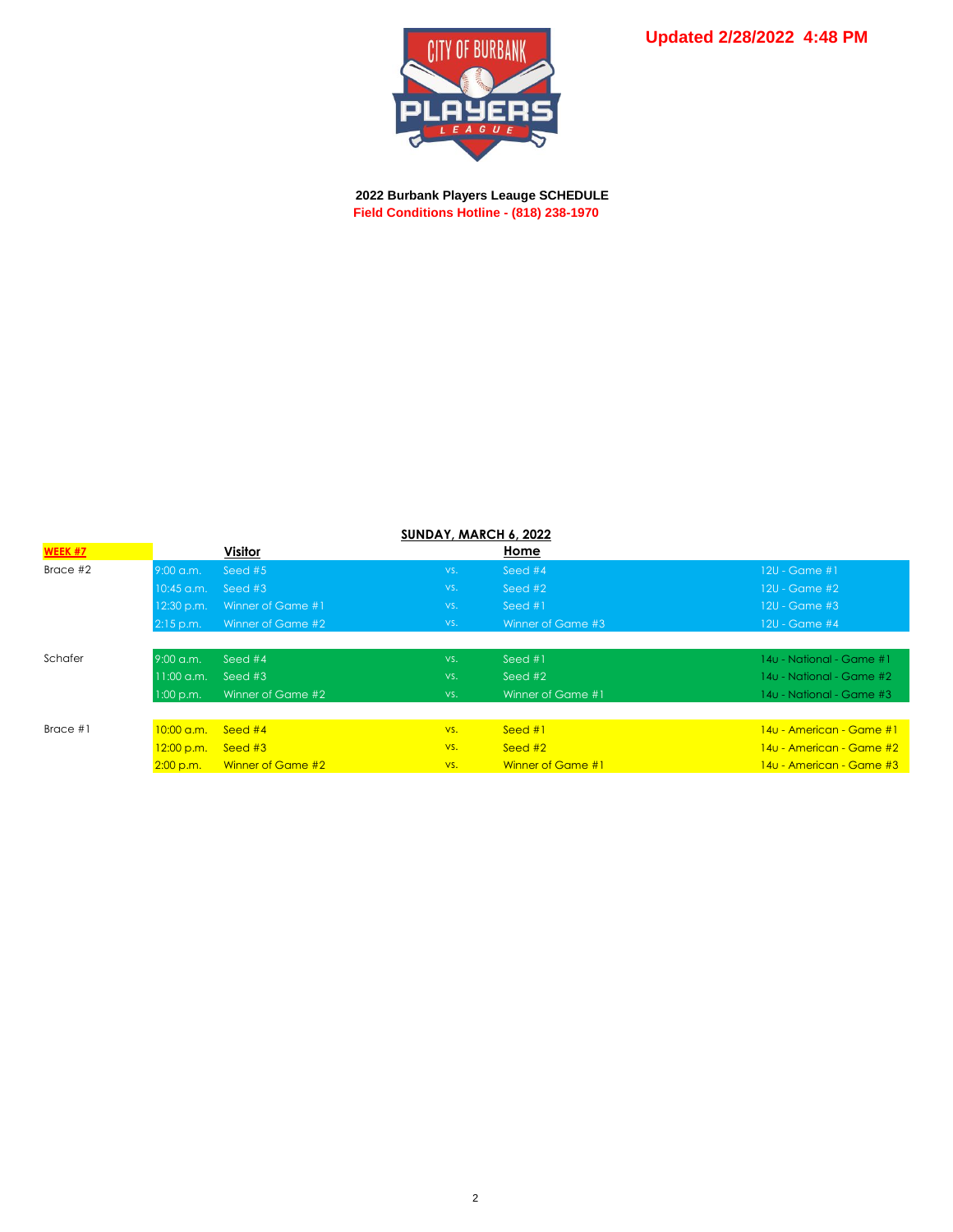| 12 u                 | W-L-T          |            | Wk #1             |        | <b>Wk #2</b> |          | Wk #3    |                                                 | <b>Wk #4</b> |          | <b>Wk #5</b> |          | <b>Wk#6</b>                |          |
|----------------------|----------------|------------|-------------------|--------|--------------|----------|----------|-------------------------------------------------|--------------|----------|--------------|----------|----------------------------|----------|
|                      |                |            | 22-Jan            |        | 30-Jan       |          | 6-Feb    |                                                 | 13-Feb       |          | 20-Feb       |          | 27-Feb                     |          |
|                      | Overall Record | nnina %    | Game #1   Game #2 |        | Game #3      |          |          | Game #4   Game #5   Game #6   Game #7   Game #8 |              |          | Game #9      |          | Game #10 Game #11 Game #12 |          |
| I Elite Knights 12u  | $9 - 3$        | <b>75%</b> | $5-1$             | 7-0    | $7-0$        | $12-1$   | $2 - 1$  | $7 - 0$                                         | $1 -$        | $16-0$   | $2 - 9$      | -11      | $2 - 4$                    | $15-1$   |
| 2 Heat               | $6 - 5 - 1$    | 54%        | $F0-7$            | F0-7   | 7-0          | F0-7     | $F0-7$   | F0-7                                            |              | $12 - 4$ | $19-0$       | $9 - 2$  | $14 - 1$                   | $9 - 8$  |
| 3 Toluca Titans 11u  | $5-5$          | 50%        | 1-5               | $5-6$  | $14 - 0$     | $7-0$    | $2 - 5$  | 1-2                                             | $1 - 3$      | $4 - 12$ |              |          | $4 - 2$                    | $4 - 2$  |
| 4 Toluca Thunder 12u | $4 - 5 - 1$    | 45%        | $6 - 5$           | $13-9$ | F0-7         | F0-7     | $5 - 2$  | $13 - 2$                                        |              | $0 - 16$ |              |          | $2 - 4$                    | $8-9$    |
| 5 Wolfpack           | $3-9$          | 25%        | $9 - 13$          | $7-0$  | $1 - 12$     | $0 - 14$ | $2 - 13$ | $7-0$                                           | $3 - 1'$     | $1 - 14$ | $0 - 19$     | $11 - 1$ | $-15$                      | $1 - 14$ |